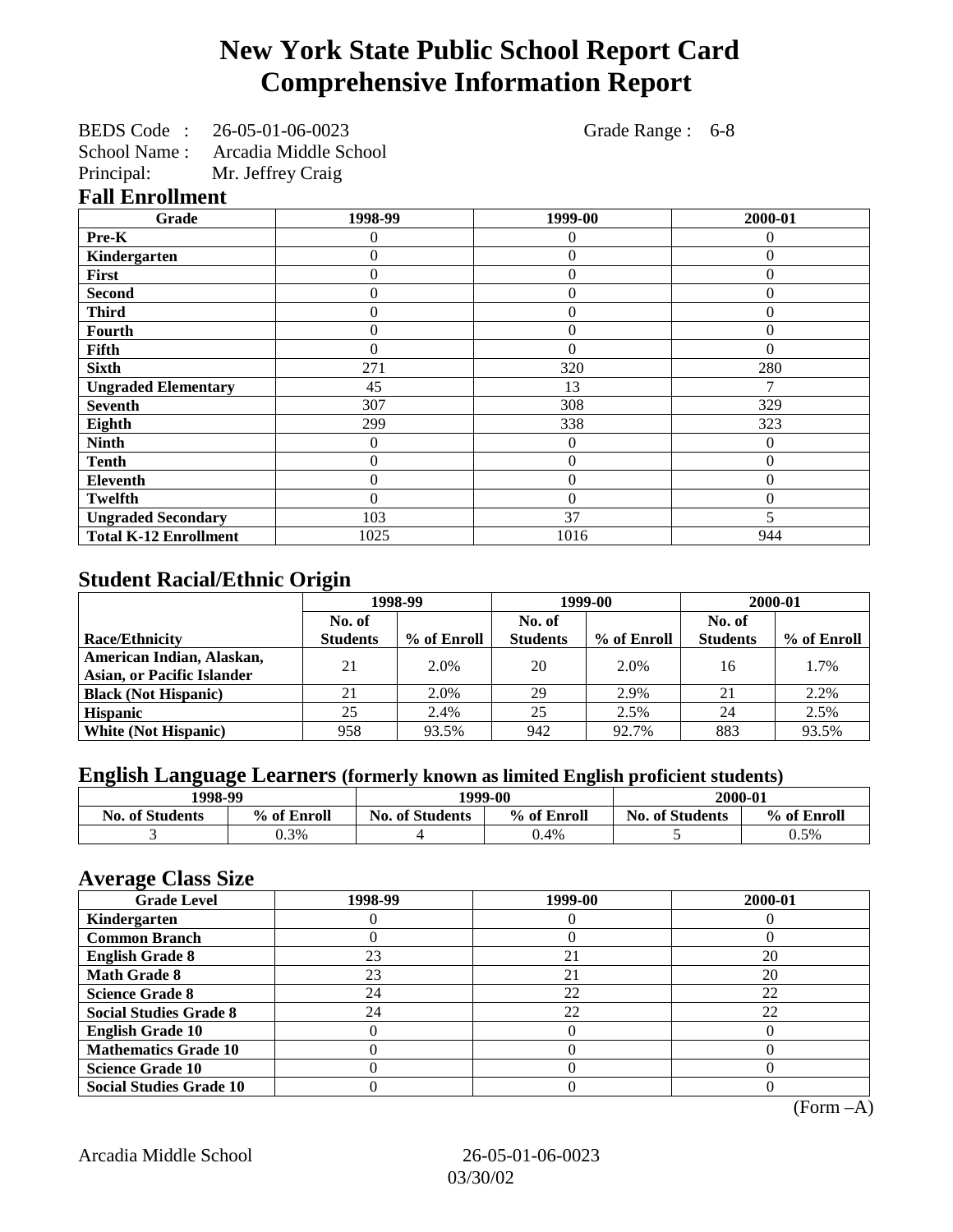## **District Need to Resource Capacity Category**

| <b>N/RC Category</b> | <b>Description</b>                                                  |
|----------------------|---------------------------------------------------------------------|
|                      | This is a school district with average student needs in relation to |
|                      | district resource capacity.                                         |

## **Similar School Group and Description**

| <b>Similar School Group</b> | <b>Description</b>                                                     |
|-----------------------------|------------------------------------------------------------------------|
| 32                          | All schools in this group are middle level schools in school districts |
|                             | with average student needs in relation to district resource capacity.  |
|                             | The schools in this group are in the middle range of student needs     |
|                             | for middle level schools in these districts.                           |

**All schools within the same N/RC category are divided into three similar groups defined by the percentage of students in the school who are eligible for the free lunch program and/or who are English Language Learners (formerly known as Limited English proficient).**

## **Attendance and Suspension**

|                               |                 | 1997-98 |                 | 1998-99 | 1999-00         |         |
|-------------------------------|-----------------|---------|-----------------|---------|-----------------|---------|
|                               | No. of          | $%$ of  |                 | $%$ of  | No. of          | $%$ of  |
|                               | <b>Students</b> | Enroll. | <b>Students</b> | Enroll. | <b>Students</b> | Enroll. |
| <b>Annual Attendance Rate</b> |                 | 94.9%   |                 | 94.5%   |                 | 94.8%   |
| <b>Student Suspensions</b>    | 61              | 5.9%    | 84              | 8.2%    | 92              | 9.1%    |

## **Student Socioeconomic and Stability Indicators (Percent of Enrollment)**

|                          | 1998-99    | 1999-00 | 2000-01 |
|--------------------------|------------|---------|---------|
| <b>Free Lunch</b>        | 8.7%       | 1.0%    | 11.3%   |
| <b>Reduced Lunch</b>     | 5.9%       | 6.4%    | 5.5%    |
| <b>Public Assistance</b> | $1 - 10\%$ | 1-10%   | 1-10%   |
| <b>Student Stability</b> | 91-100%    | 93%     | 94%     |

## **Staff Counts**

| <b>Staff</b>                            | 2000-01 |
|-----------------------------------------|---------|
| <b>Total Teachers</b>                   | 68      |
| <b>Total Other Professional Staff</b>   |         |
| <b>Total Paraprofessionals</b>          |         |
| <b>Teaching out of Certification *</b>  |         |
| <b>Teachers with Temporary Licenses</b> |         |

\*Teaching out of certification more than on an incidental basis.

(Form –B)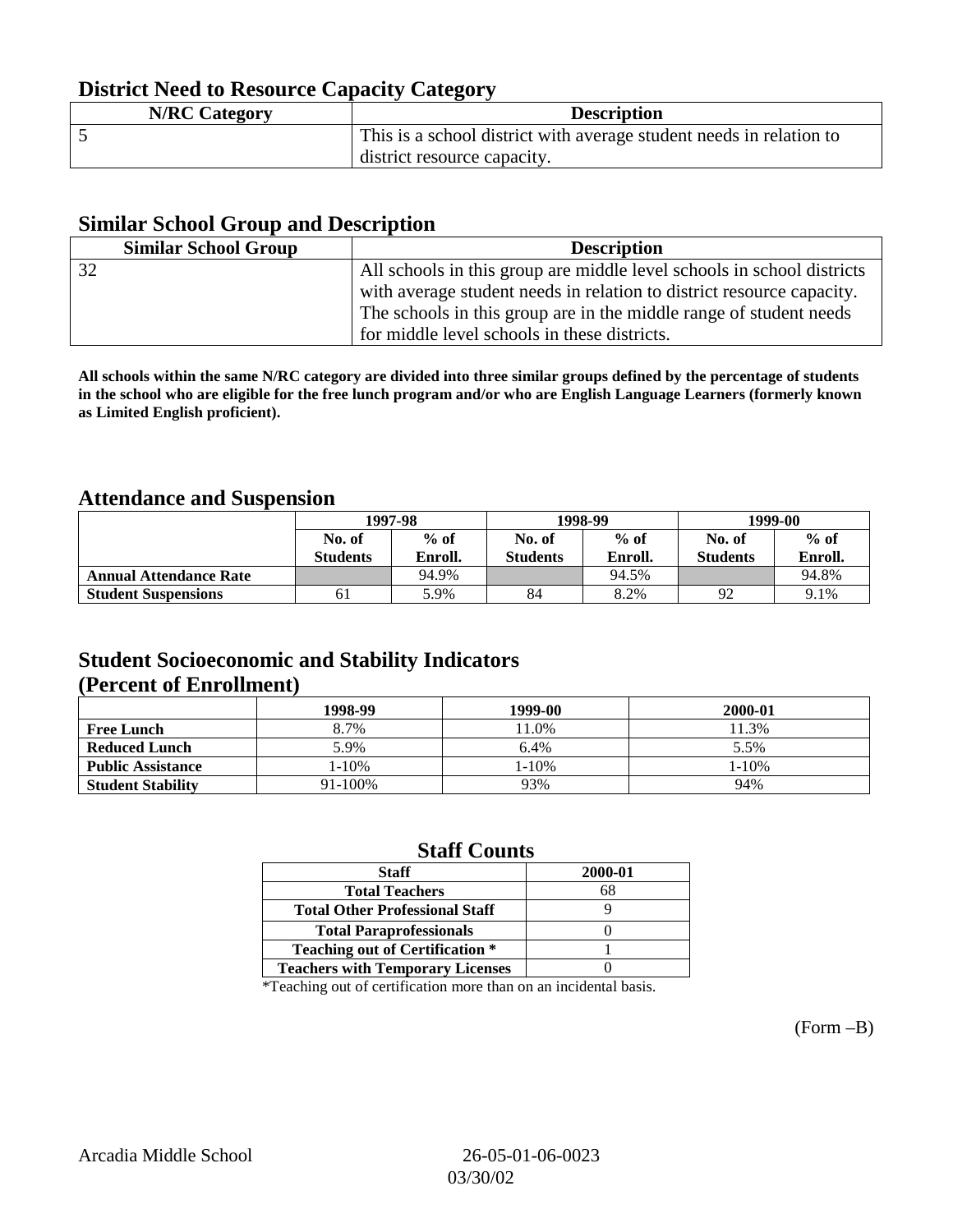## **Second Language Proficiency Examinations**

|                |            | 1998-99   |                   | 1999-00   | 2000-01    |           |  |
|----------------|------------|-----------|-------------------|-----------|------------|-----------|--|
| <b>Test</b>    | No. Tested | % Passing | <b>No. Tested</b> | % Passing | No. Tested | % Passing |  |
| French         |            | 100%      |                   | 0%        | 18         | 83%       |  |
| <b>German</b>  | 20         | 100%      | 18                | 100%      |            | 93%       |  |
| <b>Italian</b> |            | 94%       |                   | 0%        |            | 88%       |  |
| Latin          |            | 0%        |                   | 0%        |            | 0%        |  |
| <b>Spanish</b> | 54         | 100%      | 55                | 100%      | 32         | 100%      |  |

#### **General Education Students**

#### **Students with Disabilities**

|                | 1998-99    |           |                   | 1999-00   | 2000-01           |           |  |
|----------------|------------|-----------|-------------------|-----------|-------------------|-----------|--|
| <b>Test</b>    | No. Tested | % Passing | <b>No. Tested</b> | % Passing | <b>No. Tested</b> | % Passing |  |
| French         | NA         | <b>NA</b> |                   | 0%        |                   | 0%        |  |
| German         | NA         | <b>NA</b> |                   | 0%        |                   | 0%        |  |
| <b>Italian</b> | <b>NA</b>  | <b>NA</b> |                   | 0%        |                   | 0%        |  |
| Latin          | <b>NA</b>  | NA        |                   | 0%        |                   | 0%        |  |
| <b>Spanish</b> | <b>NA</b>  | NA        |                   | 0%        |                   | 0%        |  |

**School reports contain data for students with disabilities for the 1999-00 and 2000-01 school years only because of changes in data collection procedures; 1998-99 data do not appear. District reports contain data for all students with disabilities enrolled in the district for the 1998-99, 1999-00 and 2000-01 school years.**

(Form – D)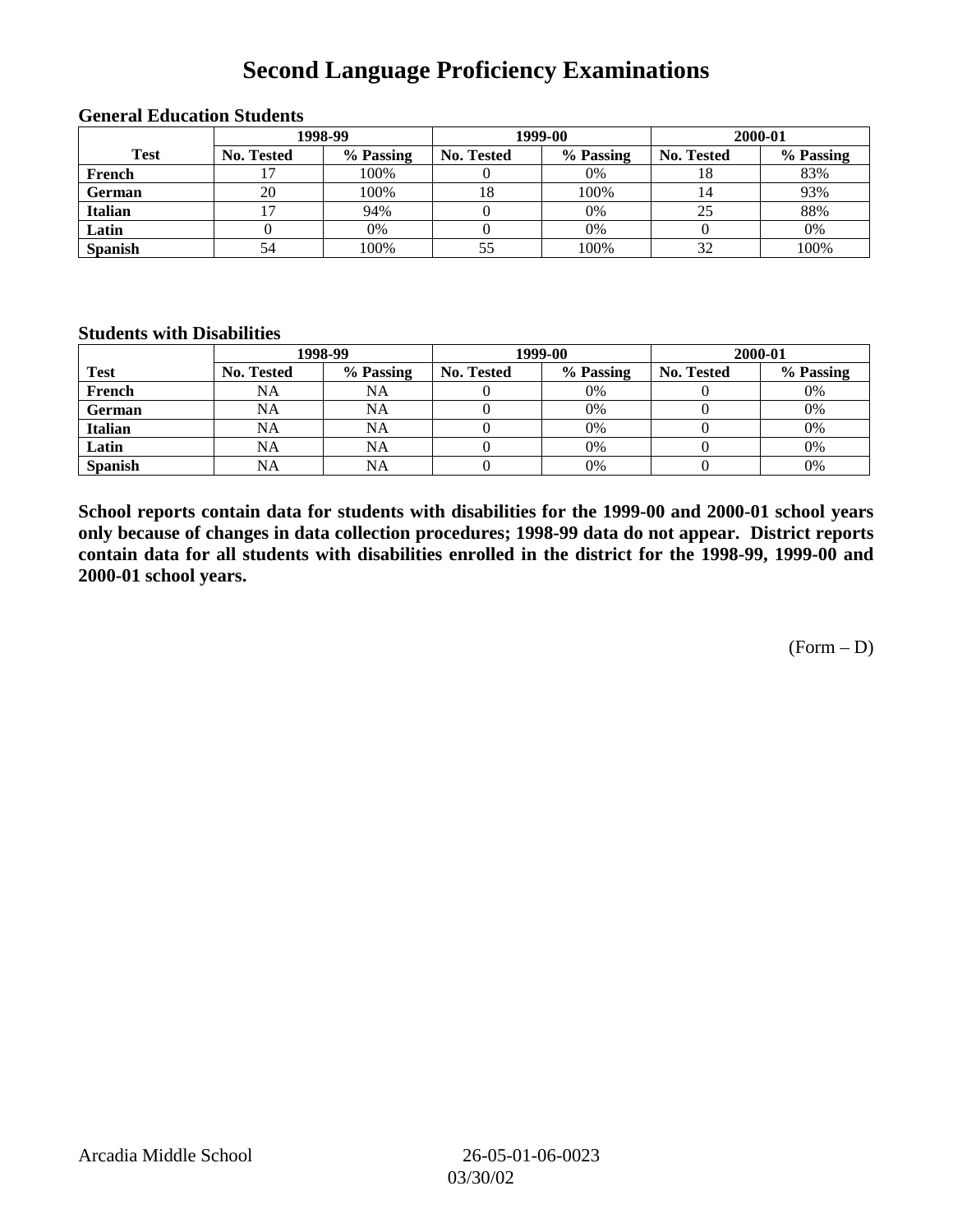# **Regents Examinations**

|                                                                                                    | <b>All Students</b> |                                                 |                  | <b>Students with Disabilities</b> |                  |                  |  |  |
|----------------------------------------------------------------------------------------------------|---------------------|-------------------------------------------------|------------------|-----------------------------------|------------------|------------------|--|--|
|                                                                                                    | 1999                | 2000                                            | 2001             | 1999                              | 2000             | 2001             |  |  |
|                                                                                                    |                     | <b>Comprehensive English</b>                    |                  |                                   |                  |                  |  |  |
| Number Tested                                                                                      | $\theta$            | $\Omega$                                        | $\boldsymbol{0}$ | $\boldsymbol{0}$                  | $\mathbf{0}$     | $\mathbf{0}$     |  |  |
| Number scoring 55 to 100                                                                           | $\boldsymbol{0}$    | $\boldsymbol{0}$                                | $\boldsymbol{0}$ | $\mathbf{0}$                      | $\mathbf{0}$     | $\mathbf{0}$     |  |  |
| Number scoring 65 to 100                                                                           | $\overline{0}$      | $\overline{0}$                                  | $\overline{0}$   | $\overline{0}$                    | $\overline{0}$   | $\mathbf{0}$     |  |  |
| Number scoring 85 to 100                                                                           | $\overline{0}$      | $\overline{0}$                                  | $\overline{0}$   | $\overline{0}$                    | $\overline{0}$   | $\Omega$         |  |  |
| Percentage of Tested Scoring 55-100                                                                | 0%                  | 0%                                              | 0%               | 0%                                | 0%               | 0%               |  |  |
| Percentage of Tested Scoring 65-100                                                                | 0%                  | 0%                                              | 0%               | 0%                                | 0%               | 0%               |  |  |
| Percentage of Tested Scoring 85-100                                                                | 0%                  | 0%                                              | 0%               | 0%                                | 0%               | 0%               |  |  |
|                                                                                                    |                     | Math I                                          |                  |                                   |                  |                  |  |  |
| <b>Number Tested</b><br>56<br>60<br>33<br>$\boldsymbol{0}$<br>$\boldsymbol{0}$<br>$\boldsymbol{0}$ |                     |                                                 |                  |                                   |                  |                  |  |  |
| Number scoring 55 to 100                                                                           | 56                  | $\overline{57}$                                 | 32               | $\overline{0}$                    | $\mathbf{0}$     | $\mathbf{0}$     |  |  |
| Number scoring 65 to 100                                                                           | 56                  | 57                                              | 30               | $\overline{0}$                    | $\boldsymbol{0}$ | $\boldsymbol{0}$ |  |  |
| Number scoring 85 to 100                                                                           | $\overline{33}$     | $\overline{53}$                                 | $\overline{22}$  | $\overline{0}$                    | $\overline{0}$   | $\overline{0}$   |  |  |
| Percentage of Tested Scoring 55-100                                                                | 100%                | 95%                                             | 97%              | 0%                                | 0%               | 0%               |  |  |
| Percentage of Tested Scoring 65-100                                                                | 100%                | 95%                                             | 91%              | 0%                                | 0%               | 0%               |  |  |
| Percentage of Tested Scoring 85-100                                                                | 59%                 | 88%                                             | 67%              | $0\%$                             | 0%               | 0%               |  |  |
|                                                                                                    |                     | Math A                                          |                  |                                   |                  |                  |  |  |
| Number Tested                                                                                      | $\boldsymbol{0}$    | $\mathbf{0}$                                    | $\boldsymbol{0}$ | $\boldsymbol{0}$                  | $\boldsymbol{0}$ | $\boldsymbol{0}$ |  |  |
| Number scoring 55 to 100                                                                           | $\boldsymbol{0}$    | $\boldsymbol{0}$                                | $\overline{0}$   | $\overline{0}$                    | $\overline{0}$   | $\boldsymbol{0}$ |  |  |
| Number scoring 65 to 100                                                                           | $\mathbf{0}$        | $\mathbf{0}$                                    | $\overline{0}$   | $\overline{0}$                    | $\mathbf{0}$     | $\boldsymbol{0}$ |  |  |
| Number scoring 85 to 100                                                                           | $\overline{0}$      | $\overline{0}$                                  | $\overline{0}$   | $\overline{0}$                    | $\mathbf{0}$     | $\mathbf{0}$     |  |  |
| Percentage of Tested Scoring 55-100                                                                | 0%                  | 0%                                              | 0%               | 0%                                | 0%               | 0%               |  |  |
| Percentage of Tested Scoring 65-100                                                                | 0%                  | 0%                                              | $\overline{0\%}$ | $\overline{0\%}$                  | $\overline{0\%}$ | $\overline{0\%}$ |  |  |
| Percentage of Tested Scoring 85-100                                                                | 0%                  | 0%                                              | 0%               | 0%                                | 0%               | 0%               |  |  |
|                                                                                                    |                     | Global Studies (last administered January 2000) |                  |                                   |                  |                  |  |  |
| Number Tested                                                                                      | $\boldsymbol{0}$    | $\boldsymbol{0}$                                |                  | $\mathbf{0}$                      | $\boldsymbol{0}$ |                  |  |  |
| Number scoring 55 to 100                                                                           | $\overline{0}$      | $\overline{0}$                                  |                  | $\overline{0}$                    | $\overline{0}$   |                  |  |  |
| Number scoring 65 to 100                                                                           | $\mathbf{0}$        | $\mathbf{0}$                                    |                  | $\theta$                          | $\mathbf{0}$     |                  |  |  |
| Number scoring 85 to 100                                                                           | $\overline{0}$      | $\mathbf{0}$                                    |                  | $\overline{0}$                    | $\mathbf{0}$     |                  |  |  |
| Percentage of Tested Scoring 55-100                                                                | 0%                  | 0%                                              |                  | 0%                                | 0%               |                  |  |  |
| Percentage of Tested Scoring 65-100                                                                | 0%                  | 0%                                              |                  | $0\%$                             | 0%               |                  |  |  |
| Percentage of Tested Scoring 85-100                                                                | 0%                  | $\overline{0\%}$                                |                  | 0%                                | 0%               |                  |  |  |
| Global History and Geography (first administered June 2000)                                        |                     |                                                 |                  |                                   |                  |                  |  |  |
| Number Tested                                                                                      |                     | 0                                               | $\overline{0}$   |                                   | $\mathbf{0}$     | $\mathbf{0}$     |  |  |
| Number scoring 55 to 100                                                                           |                     | $\boldsymbol{0}$                                | $\overline{0}$   |                                   | $\boldsymbol{0}$ | $\boldsymbol{0}$ |  |  |
| Number scoring 65 to 100                                                                           |                     | $\mathbf{0}$                                    | $\overline{0}$   |                                   | $\overline{0}$   | $\boldsymbol{0}$ |  |  |
| Number scoring 85 to 100                                                                           |                     | $\overline{0}$                                  | $\overline{0}$   |                                   | $\overline{0}$   | $\overline{0}$   |  |  |
| Percentage of Tested Scoring 55-100                                                                |                     | 0%                                              | 0%               |                                   | 0%               | 0%               |  |  |
| Percentage of Tested Scoring 65-100                                                                |                     | 0%                                              | 0%               |                                   | 0%               | 0%               |  |  |
| Percentage of Tested Scoring 85-100                                                                |                     | 0%                                              | 0%               |                                   | 0%               | 0%               |  |  |

 $(Form - G)$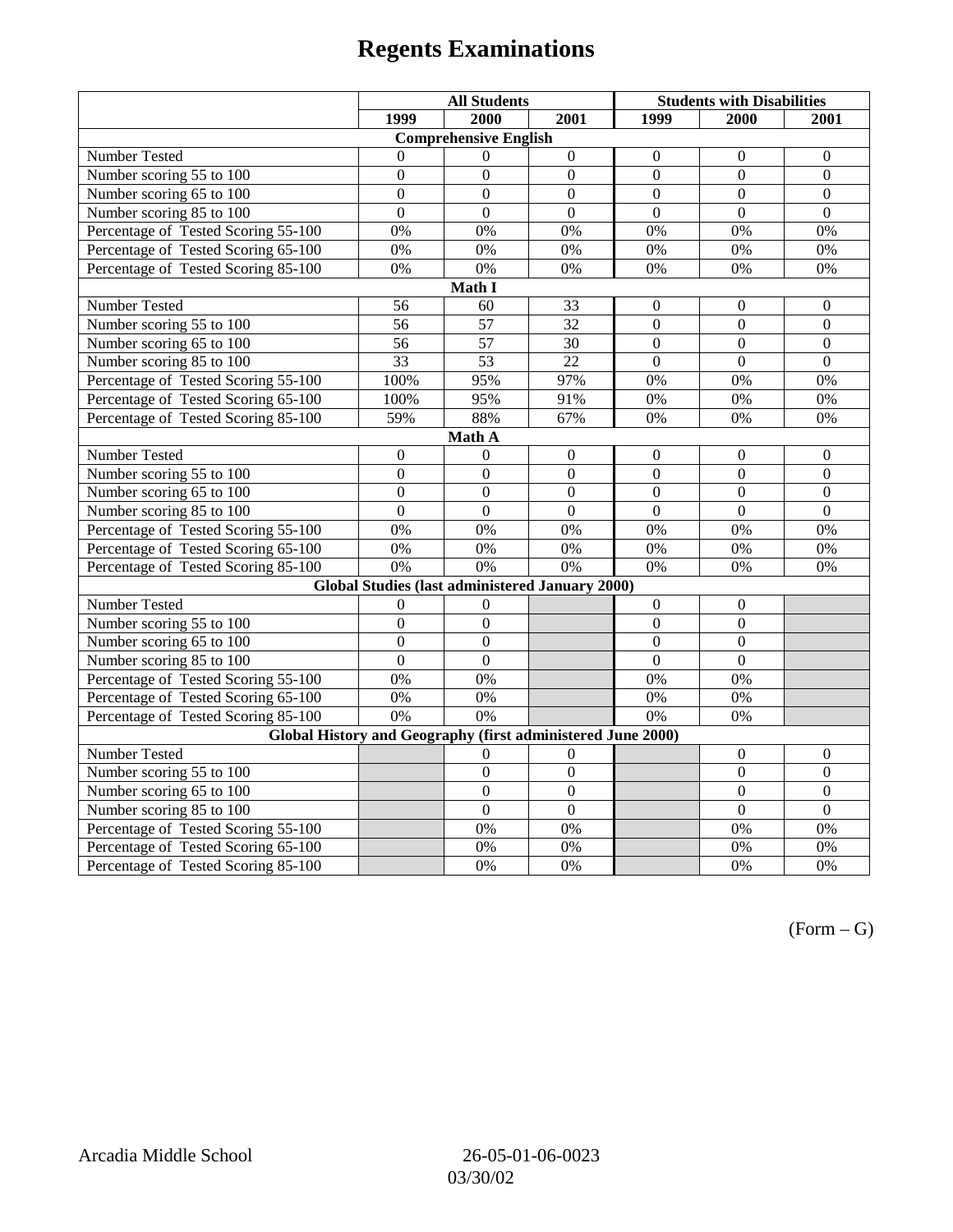## **Average Grade Enrollment**

### **All Students**

| Year | Grade 9<br><b>Enrollment</b><br>(June) | Grade 10<br><b>Enrollment</b><br>(June) | Grade 11<br><b>Enrollment</b><br>(June) | Grade 12<br><b>Enrollment</b><br>(June) | $AGE^*$ |
|------|----------------------------------------|-----------------------------------------|-----------------------------------------|-----------------------------------------|---------|
| 1999 |                                        |                                         |                                         |                                         | 349     |
| 2000 |                                        |                                         |                                         |                                         | 355     |
| 2001 |                                        |                                         |                                         |                                         | 336     |

\* In schools with no grade 9 - 12 enrollment, AGE is the grade 8 enrollment

#### **Students with Disabilities**

| Year | Grade 9<br><b>Enrollment</b><br>(June) | Grade 10<br><b>Enrollment</b><br>(June) | Grade 11<br><b>Enrollment</b><br>(June) | Grade 12<br><b>Enrollment</b><br>(June) | $AGE^*$ |
|------|----------------------------------------|-----------------------------------------|-----------------------------------------|-----------------------------------------|---------|
| 1999 |                                        |                                         |                                         |                                         | 03      |
| 2000 |                                        |                                         |                                         |                                         |         |
| 2001 |                                        |                                         |                                         |                                         | 65      |

\* In schools with no grade 9 - 12 enrollment, AGE is the grade 8 enrollment

(Form – I)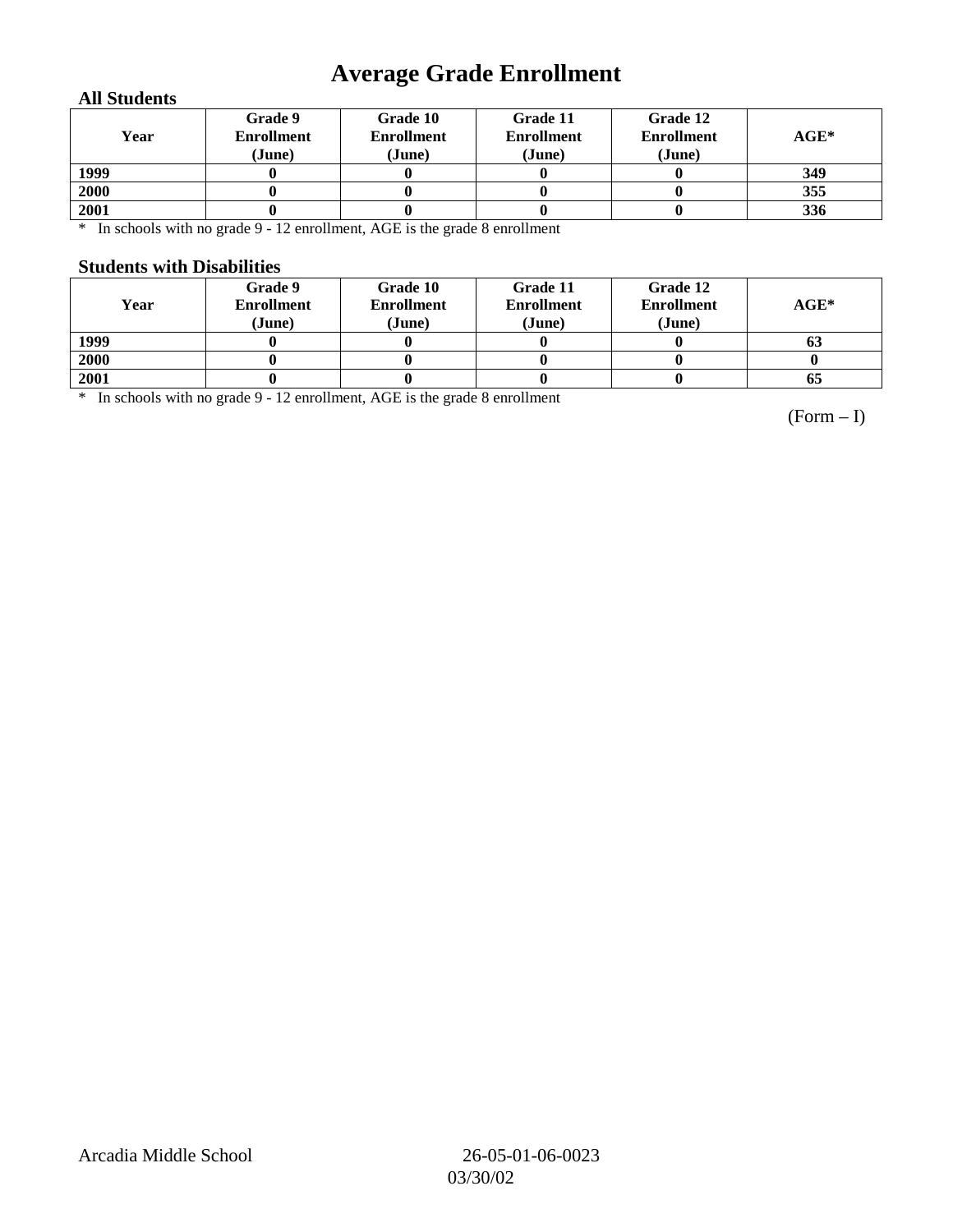# **Regents Examinations**

|                                       | <b>All Students</b> |                  |                  | <b>Students with Disabilities</b> |                |                  |  |  |
|---------------------------------------|---------------------|------------------|------------------|-----------------------------------|----------------|------------------|--|--|
|                                       | 1999                | 2000             | 2001             | 1999                              | 2000           | 2001             |  |  |
| <b>Average Grade Enrollment (AGE)</b> | 349                 | 355              | 336              | 63                                | $\mathbf{0}$   | 65               |  |  |
| Math II                               |                     |                  |                  |                                   |                |                  |  |  |
| Number Tested                         | $\boldsymbol{0}$    | $\boldsymbol{0}$ | 1                | $\boldsymbol{0}$                  | $\mathbf{0}$   | $\boldsymbol{0}$ |  |  |
| Number scoring 55 to 100              | $\overline{0}$      | $\overline{0}$   | #                | $\overline{0}$                    | $\overline{0}$ | $\overline{0}$   |  |  |
| Number scoring 65 to 100              | $\mathbf{0}$        | $\mathbf{0}$     | $\#$             | $\overline{0}$                    | $\mathbf{0}$   | $\overline{0}$   |  |  |
| Number scoring 85 to 100              | $\overline{0}$      | $\overline{0}$   | $\overline{\#}$  | $\overline{0}$                    | $\overline{0}$ | $\overline{0}$   |  |  |
| Percentage of AGE Tested              | 0%                  | 0%               | #                | 0%                                | 0%             | 0%               |  |  |
| Percentage of AGE Scoring 55-100      | 0%                  | 0%               | $\#$             | 0%                                | 0%             | 0%               |  |  |
| Percentage of AGE Scoring 65-100      | 0%                  | 0%               | $\#$             | 0%                                | 0%             | 0%               |  |  |
| Percentage of AGE Scoring 85-100      | 0%                  | 0%               | $\overline{\#}$  | 0%                                | 0%             | 0%               |  |  |
| Percentage of Tested Scoring 65-100   | 0%                  | 0%               | $\overline{\#}$  | 0%                                | 0%             | 0%               |  |  |
| <b>Math III</b>                       |                     |                  |                  |                                   |                |                  |  |  |
| Number Tested                         | $\theta$            | $\boldsymbol{0}$ | $\overline{0}$   | $\overline{0}$                    | $\mathbf{0}$   | $\mathbf{0}$     |  |  |
| Number scoring 55 to 100              | $\overline{0}$      | $\overline{0}$   | $\overline{0}$   | $\overline{0}$                    | $\overline{0}$ | $\overline{0}$   |  |  |
| Number scoring 65 to 100              | $\overline{0}$      | $\boldsymbol{0}$ | $\theta$         | $\theta$                          | $\theta$       | $\overline{0}$   |  |  |
| Number scoring 85 to 100              | $\overline{0}$      | $\overline{0}$   | $\theta$         | $\theta$                          | $\Omega$       | $\Omega$         |  |  |
| Percentage of AGE Tested              | 0%                  | 0%               | 0%               | 0%                                | 0%             | 0%               |  |  |
| Percentage of AGE Scoring 55-100      | 0%                  | 0%               | 0%               | 0%                                | 0%             | 0%               |  |  |
| Percentage of AGE Scoring 65-100      | 0%                  | 0%               | 0%               | 0%                                | 0%             | 0%               |  |  |
| Percentage of AGE Scoring 85-100      | 0%                  | 0%               | 0%               | 0%                                | 0%             | 0%               |  |  |
| Percentage of Tested Scoring 65-100   | 0%                  | 0%               | 0%               | 0%                                | 0%             | 0%               |  |  |
| Math B (first administered June 2001) |                     |                  |                  |                                   |                |                  |  |  |
| Number Tested                         |                     |                  | $\overline{0}$   |                                   |                | $\mathbf{0}$     |  |  |
| Number scoring 55 to 100              |                     |                  | $\theta$         |                                   |                | $\Omega$         |  |  |
| Number scoring 65 to 100              |                     |                  | $\boldsymbol{0}$ |                                   |                | $\overline{0}$   |  |  |
| Number scoring 85 to 100              |                     |                  | $\overline{0}$   |                                   |                | $\theta$         |  |  |
| Percentage of AGE Tested              |                     |                  | 0%               |                                   |                | 0%               |  |  |
| Percentage of AGE Scoring 55-100      |                     |                  | 0%               |                                   |                | 0%               |  |  |
| Percentage of AGE Scoring 65-100      |                     |                  | 0%               |                                   |                | 0%               |  |  |
| Percentage of AGE Scoring 85-100      |                     |                  | 0%               |                                   |                | 0%               |  |  |
| Percentage of Tested Scoring 65-100   |                     |                  | 0%               |                                   |                | 0%               |  |  |

 $(Form - L)$